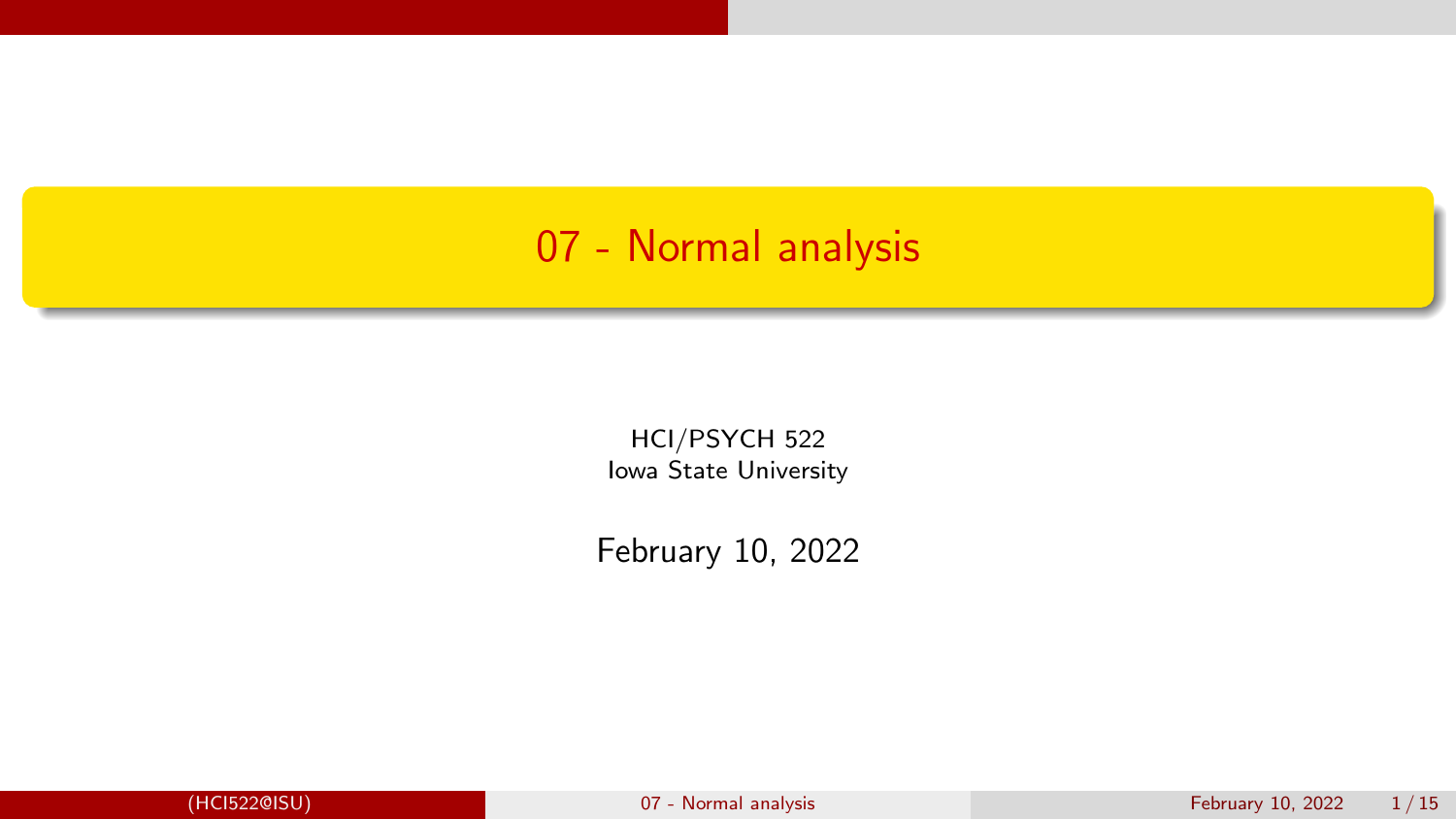# **Overview**

### • Inference for means

- **•** Estimating 1 mean
- Comparing 2 means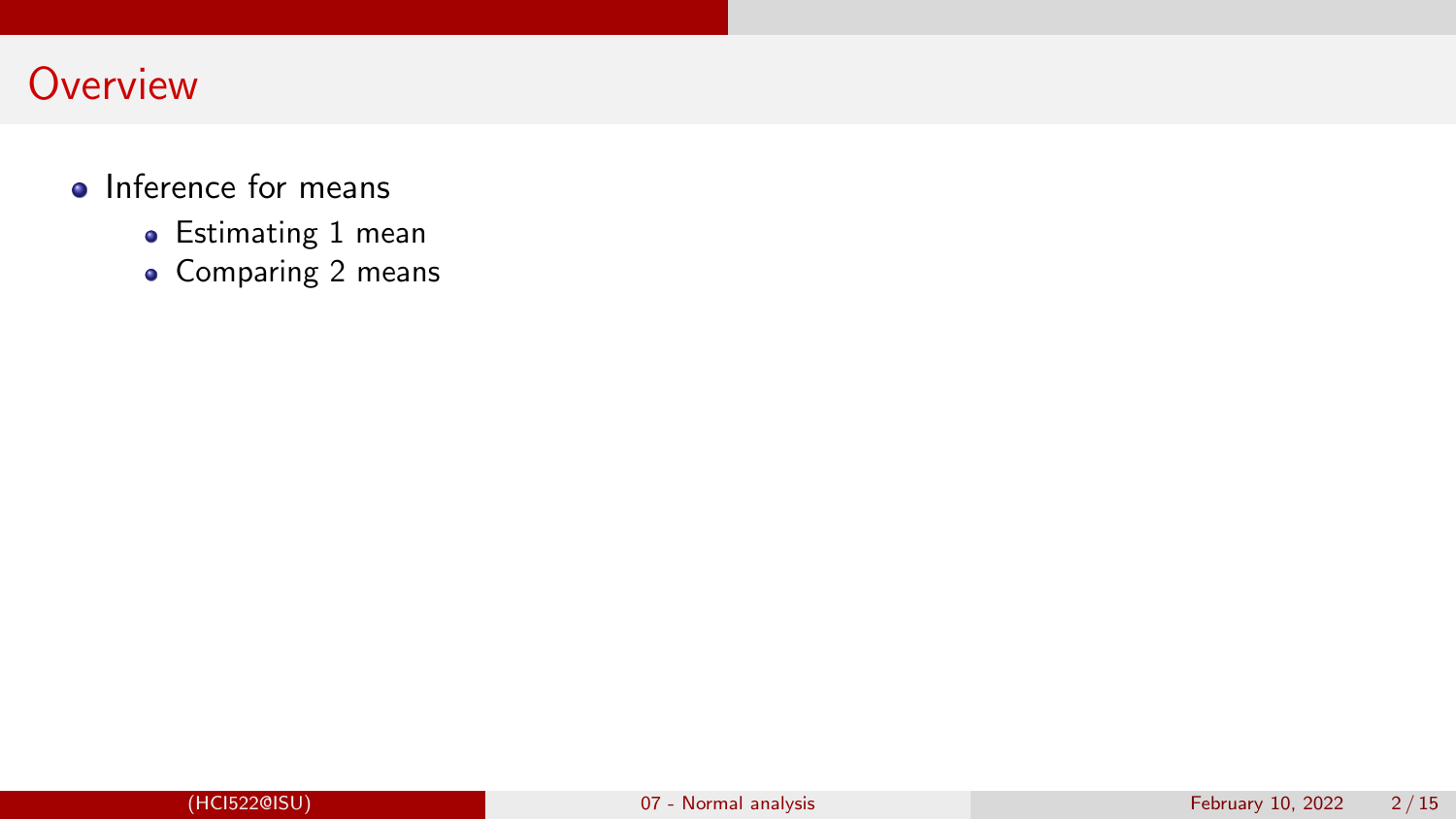# <span id="page-2-0"></span>Estimating 1 mean

Suppose we have

- $\bullet$  *n* numerical observations.
- with the same population mean  $\mu$  and
- **•** population standard deviation  $\sigma$ , and
- observations are independent.

Let  $Y_i$  be the value for the  $i$ th observation and assume  $Y_i \stackrel{ind}{\sim} N(\mu,\sigma^2).$ 

The sample can be summarized by the sample mean

$$
\overline{Y} = \frac{Y_1 + Y_2 + \dots + Y_n}{n}
$$

and sample variance

$$
S^{2} = \frac{(Y_{1} - \overline{Y})^{2} + (Y_{2} - \overline{Y})^{2} + \cdots (Y_{n} - \overline{Y})^{2}}{n-1}
$$

(or the sample standard deviation  $S=\,$ √ S2.)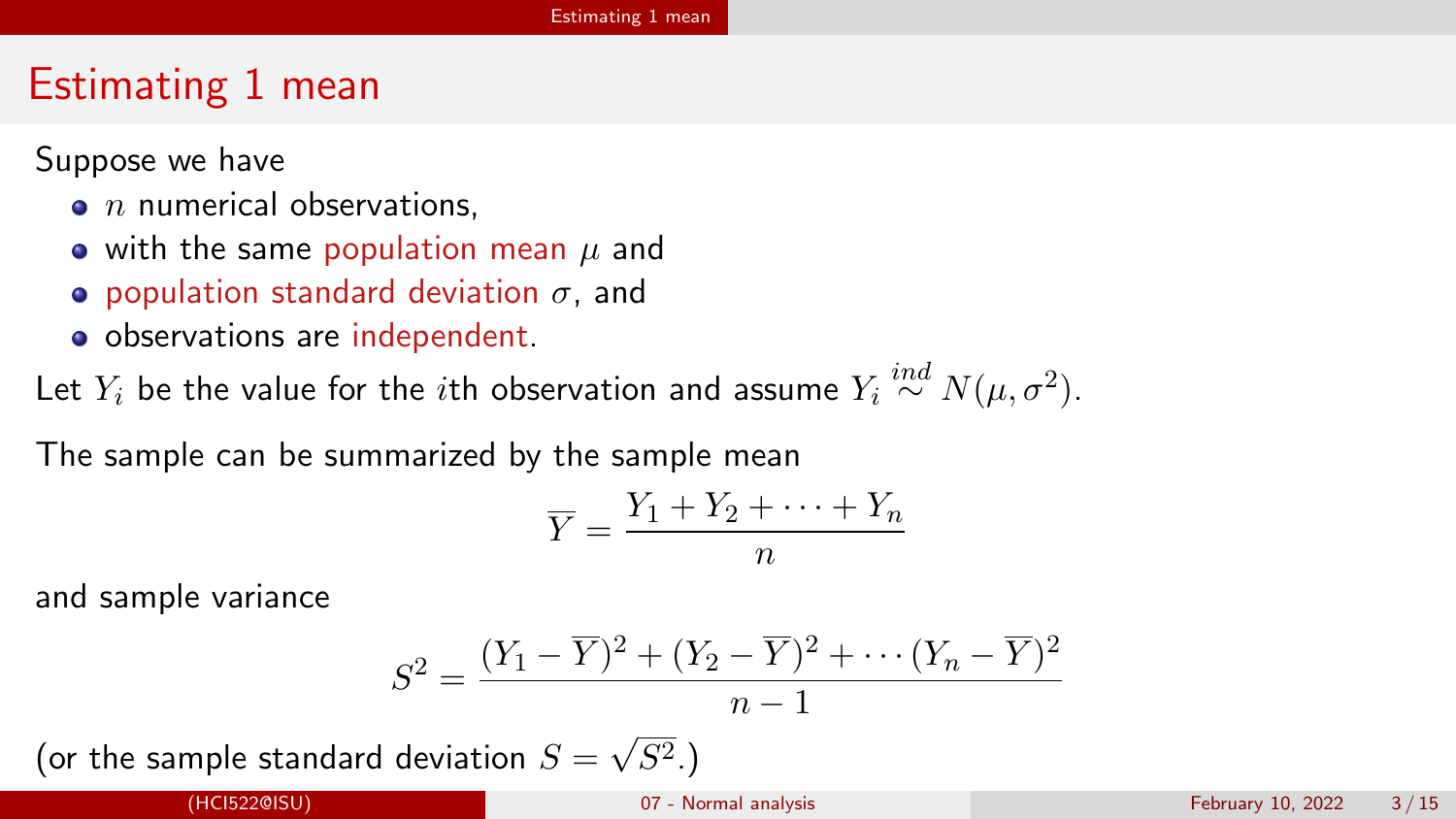### <span id="page-3-0"></span>Sample statistics in R

```
heights <- c(66.9, 63.2, 58.7, 64.2, 65.1)
```

```
length(heights) # number of observations
```
## [1] 5

```
mean(heights) # sample mean
```
## [1] 63.62

var(heights) # sample variance

## [1] 9.417

sd(heights) # sample standard deviation

## [1] 3.068713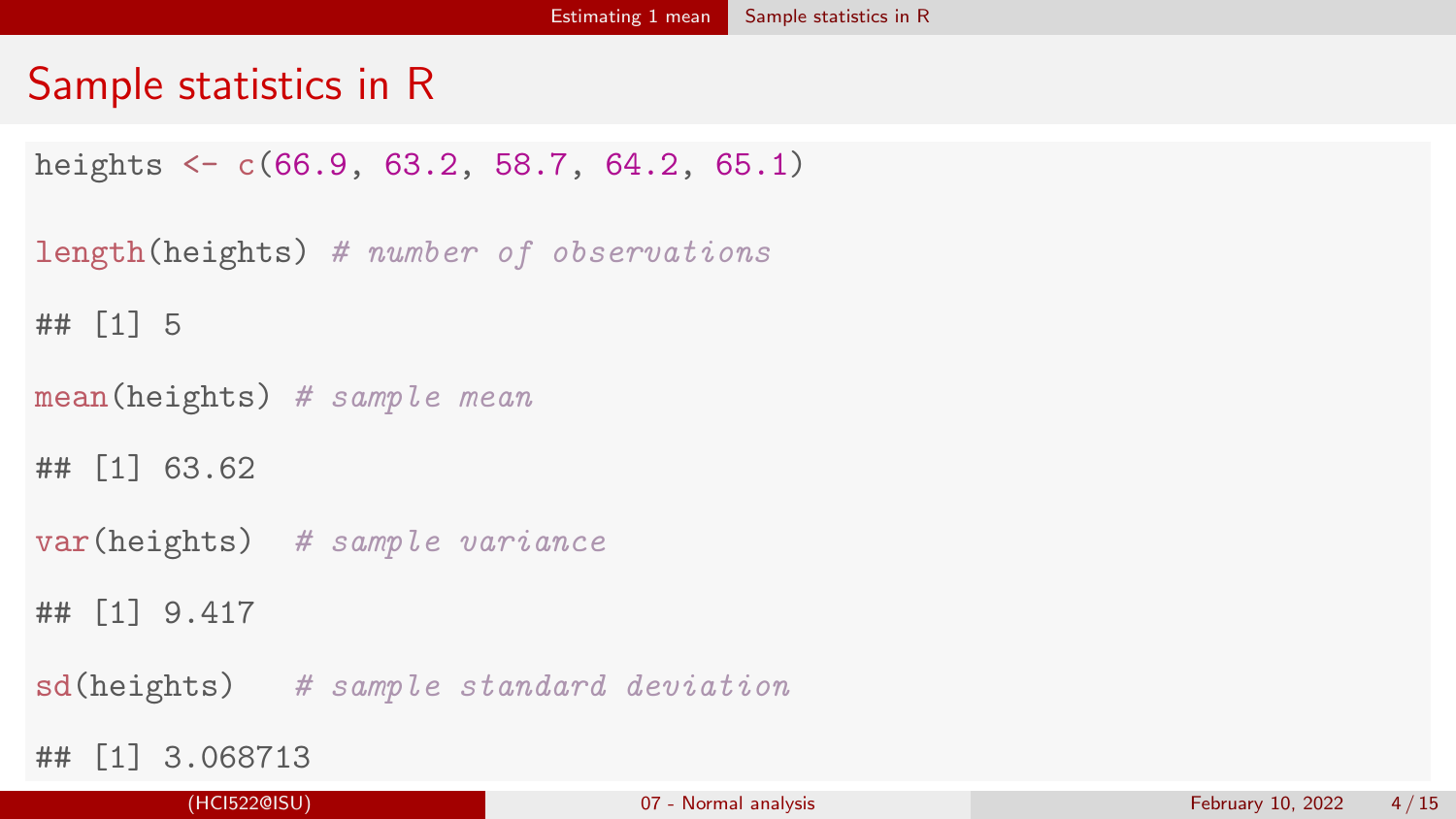### <span id="page-4-0"></span>Parameter estimation

If we assume  $Y_i \stackrel{ind}{\sim} N(\mu,\sigma^2)$ , then we can use these sample statistics to estimate population parameters:

- $\hat{u} = \overline{Y}$ .
- $\hat{\sigma} = S$ , and
- $\hat{\sigma}^2 = S^2$ .

Please remember that sample statistics are only estimates (not the true values).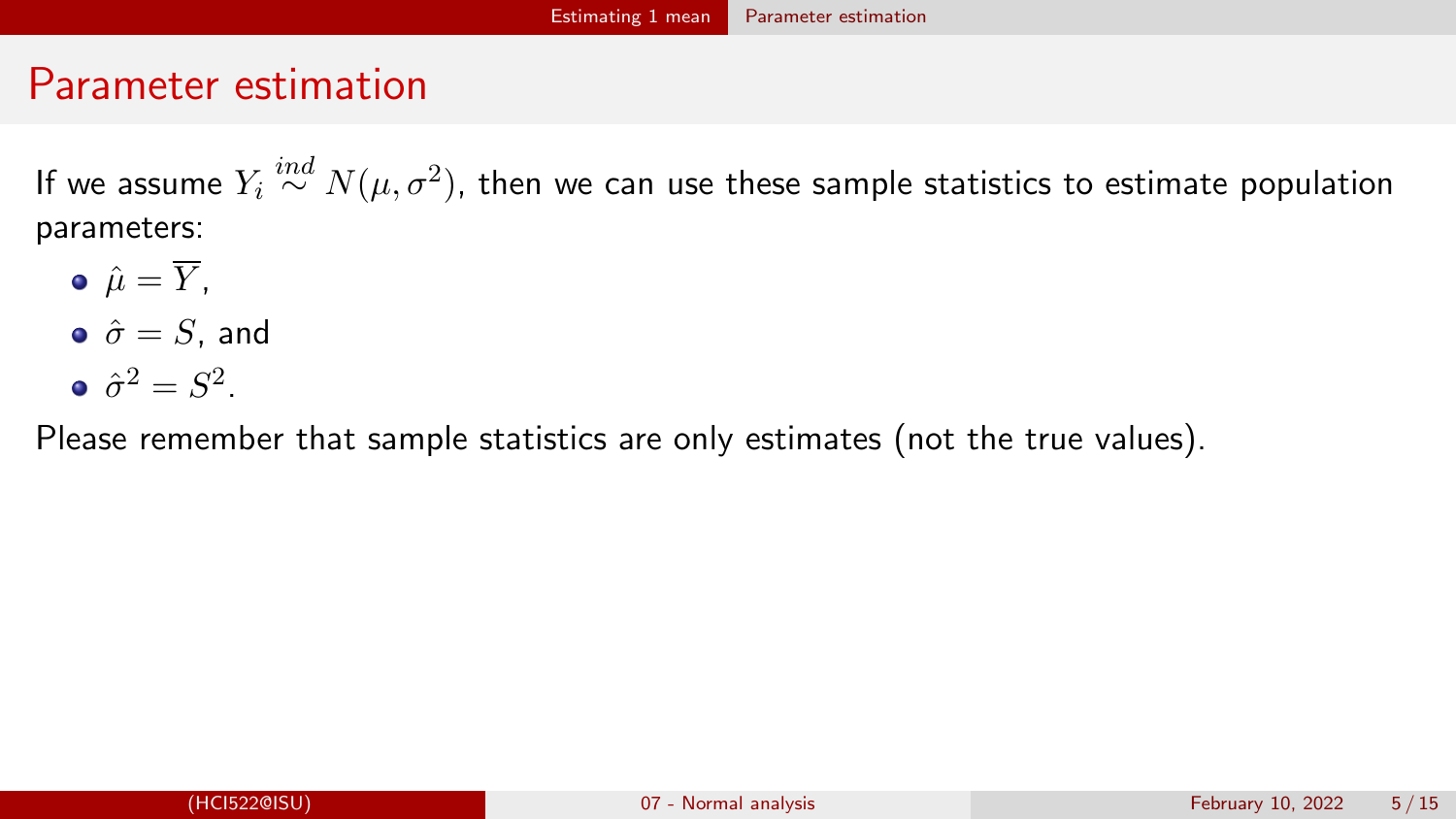# <span id="page-5-0"></span>Posterior belief about population mean

Our posterior belief about the population mean is

$$
\mu|y \sim t_{n-1}(\overline{y}, s^2/n)
$$

where

- $y = (y_1, \ldots, y_n)$  is the data,
- $\bullet$  *n* is the sample size,
- $\bullet \overline{y}$  is the sample mean,
- $s^2$  is the sample variance, and
- $t_{n-1}(\overline{y}, s^2/n)$  is a T distribution with
	- $n 1$  degrees of freedom,
	- location  $\overline{u}$ , and
	- $\bullet$  scale  $s$ .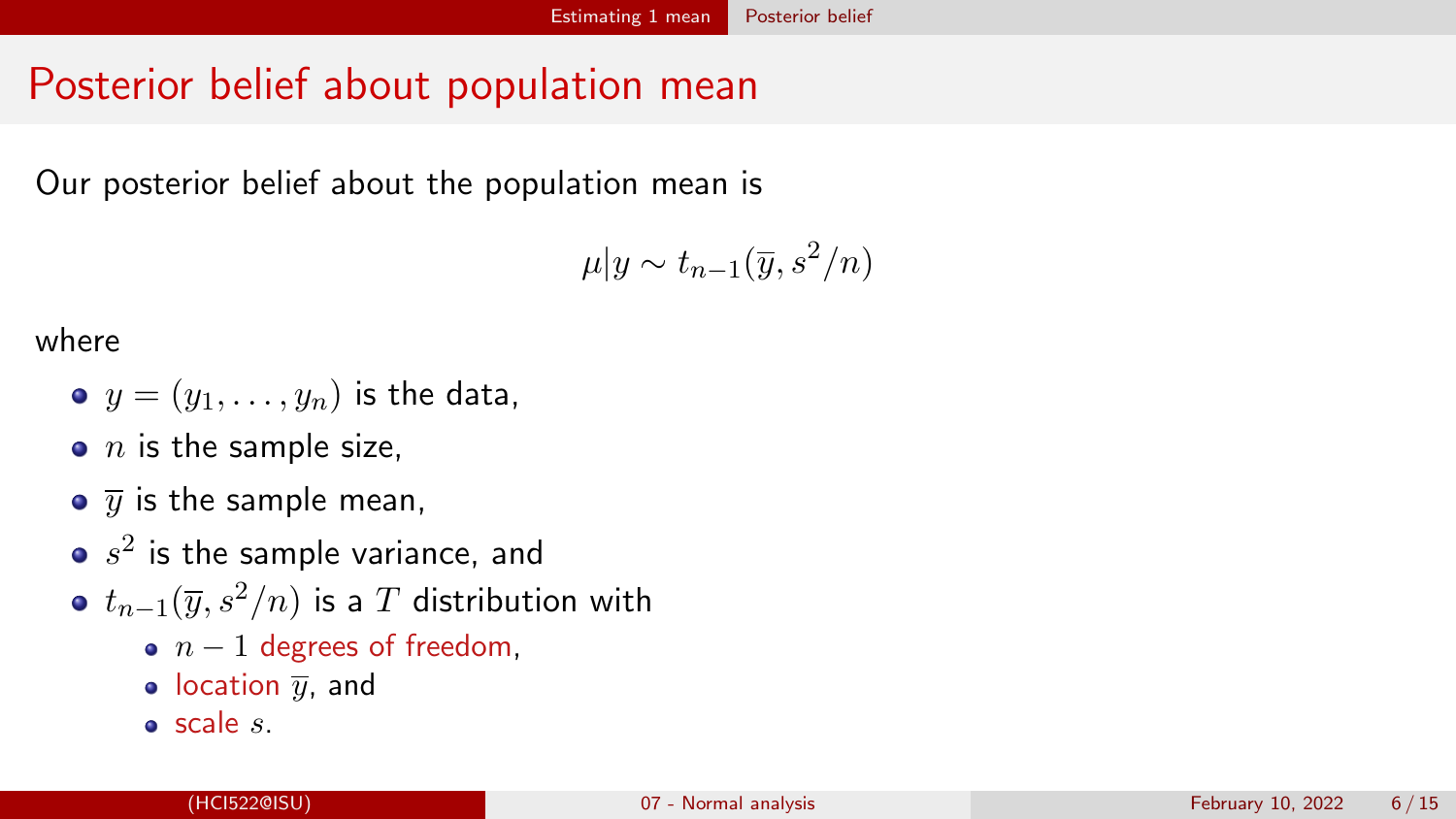# Posterior belief about female mean height

### Posterior belief about female mean height

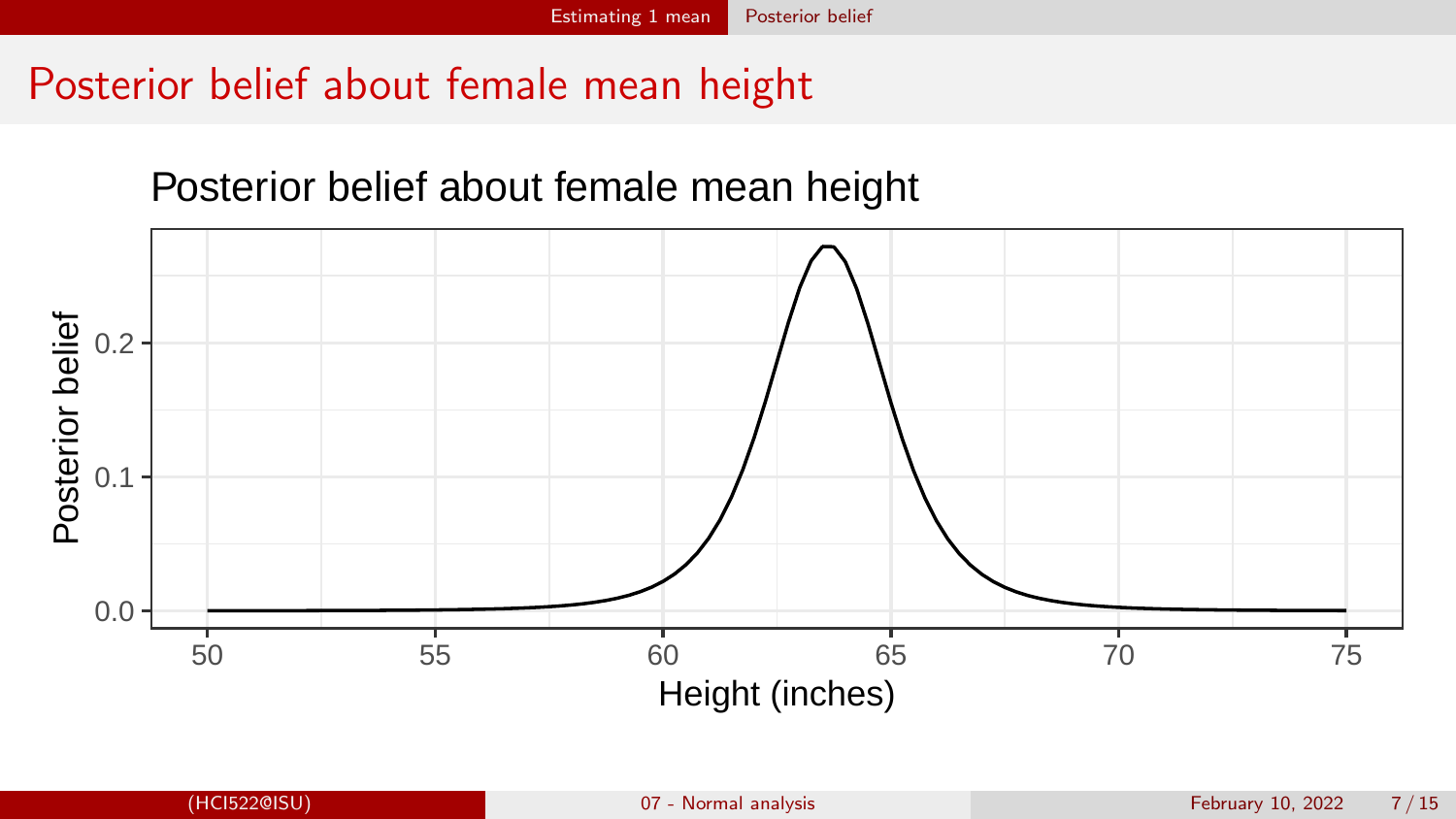# Credible interval in R

```
t.test(heights, conf.level = 0.95)
##
## One Sample t-test
##
## data: heights
## t = 46.358, df = 4, p-value = 1.295e-06
## alternative hypothesis: true mean is not equal to 0
## 95 percent confidence interval:
## 59.80969 67.43031
## sample estimates:
## mean of x
## 63.62
```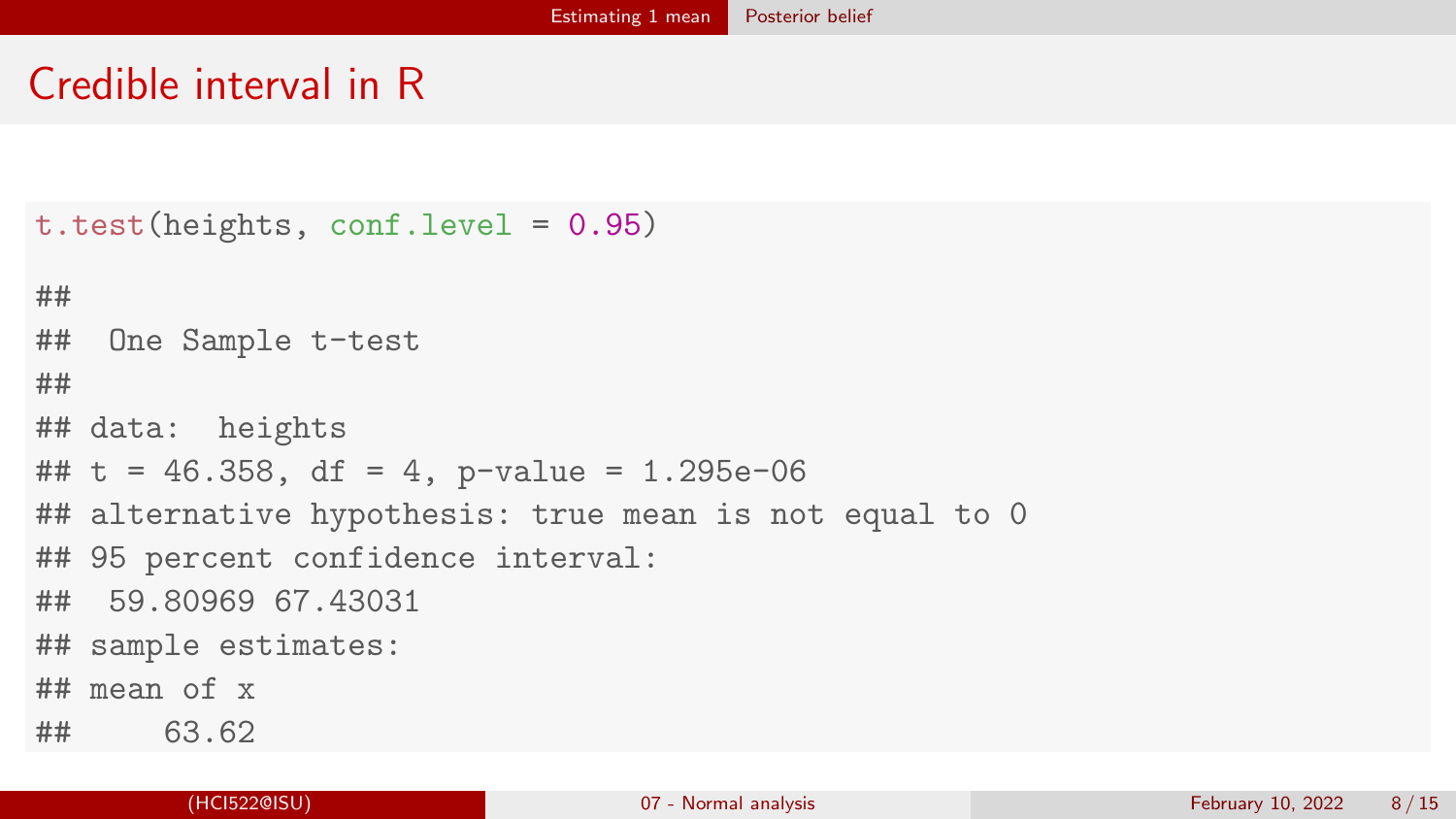# Calculating posterior probabilities

What is our belief that mean female height is greater than 60 inches?

 $P(\mu > 60|y)$ 

1-pt((60-mean(heights))/(sd(heights)/sqrt(length(heights))), df = length(heights)-1)

## [1] 0.9711426

### or

```
plst \leq function(q, df, location, scale) { # location-scale t distribution
 pt( (q-location)/scale, df = df)
}
1-plst(60, df = length(heights)-1, location = mean(heights), scale = sd(heights)/sqrt(length(heights)))
## [1] 0.9711426
```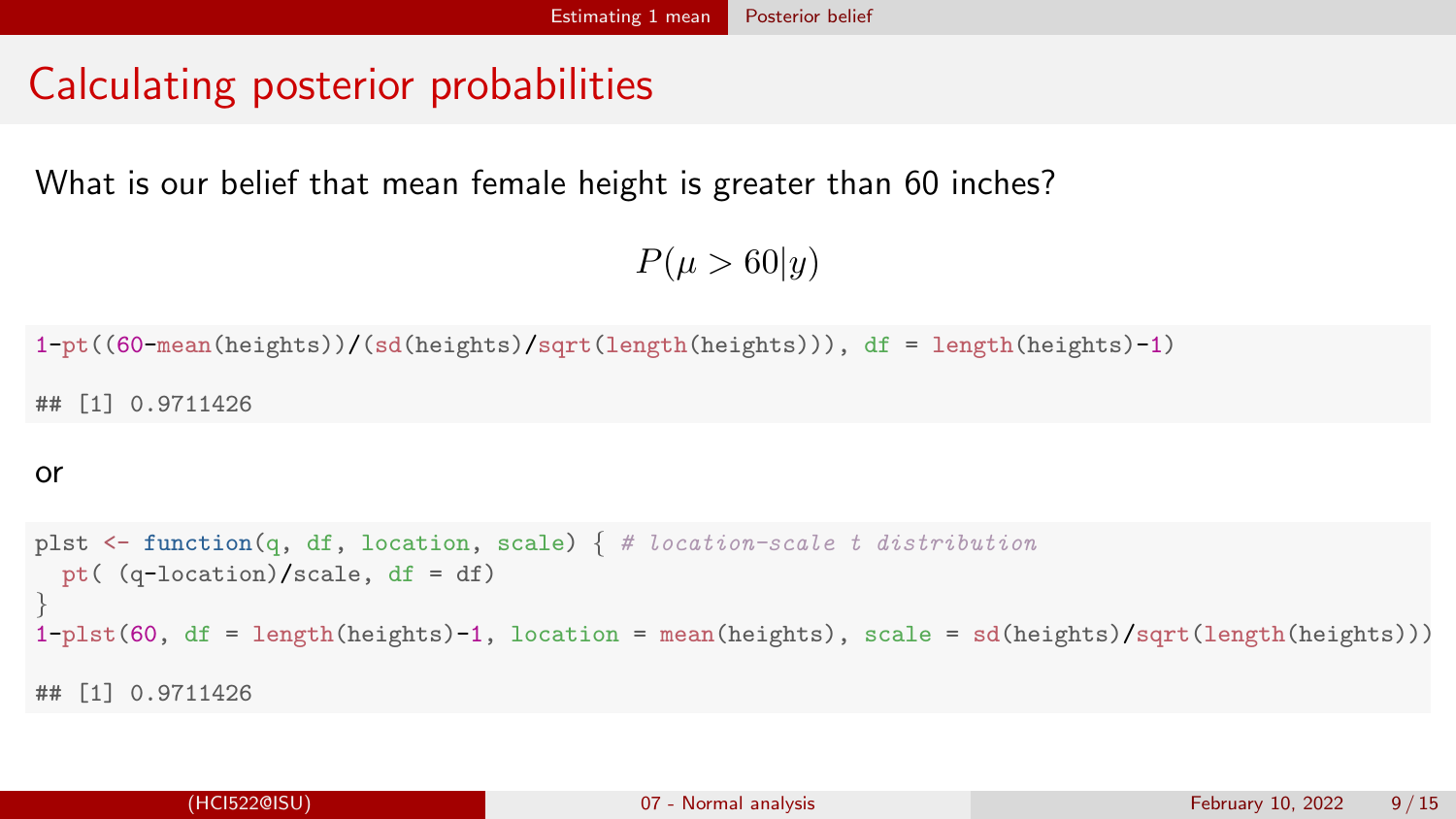# <span id="page-9-0"></span>Comparing 2 means

Suppose we have groups indexed by  $q = 1, \ldots, G$ 

- $\bullet$   $n_a$  numerical observations in group q,
- the same population mean  $\mu_q$  within a group and
- same population standard deviation  $\sigma_q$  within a group,
- all observations are independent.

Let  $Y_{ig}$  be the value for the  $i$ th observation in the  $g$ th group and assume  $Y_{ig} \stackrel{ind}{\sim} N(\mu_g, \sigma_g^2).$ When we collect data, we will have a sample mean and sample standard deviation for each group.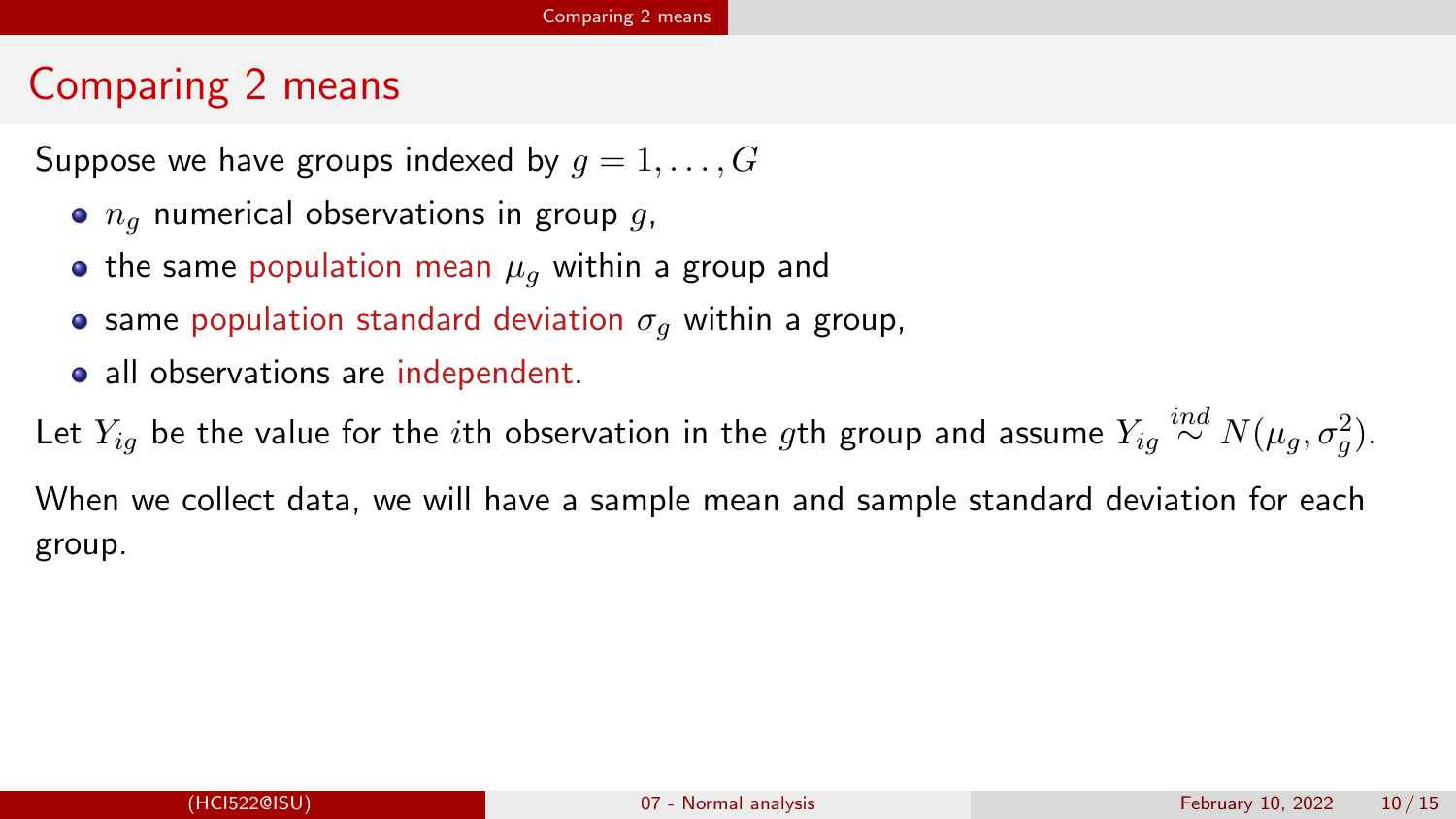# Sample statistics in R

```
d <- read_csv("heights.csv")
```

```
d \frac{9}{2}%
 group_by(sex) %>%
  summarize(n = n(),
           mean = mean(height),sd = sd(height))\# \# A tibble: 2 \times 4
## sex n mean sd
## <chr> <int> <dbl> <dbl>
## 1 female 11 64.1 1.59
## 2 male 7 71.6 2.66
```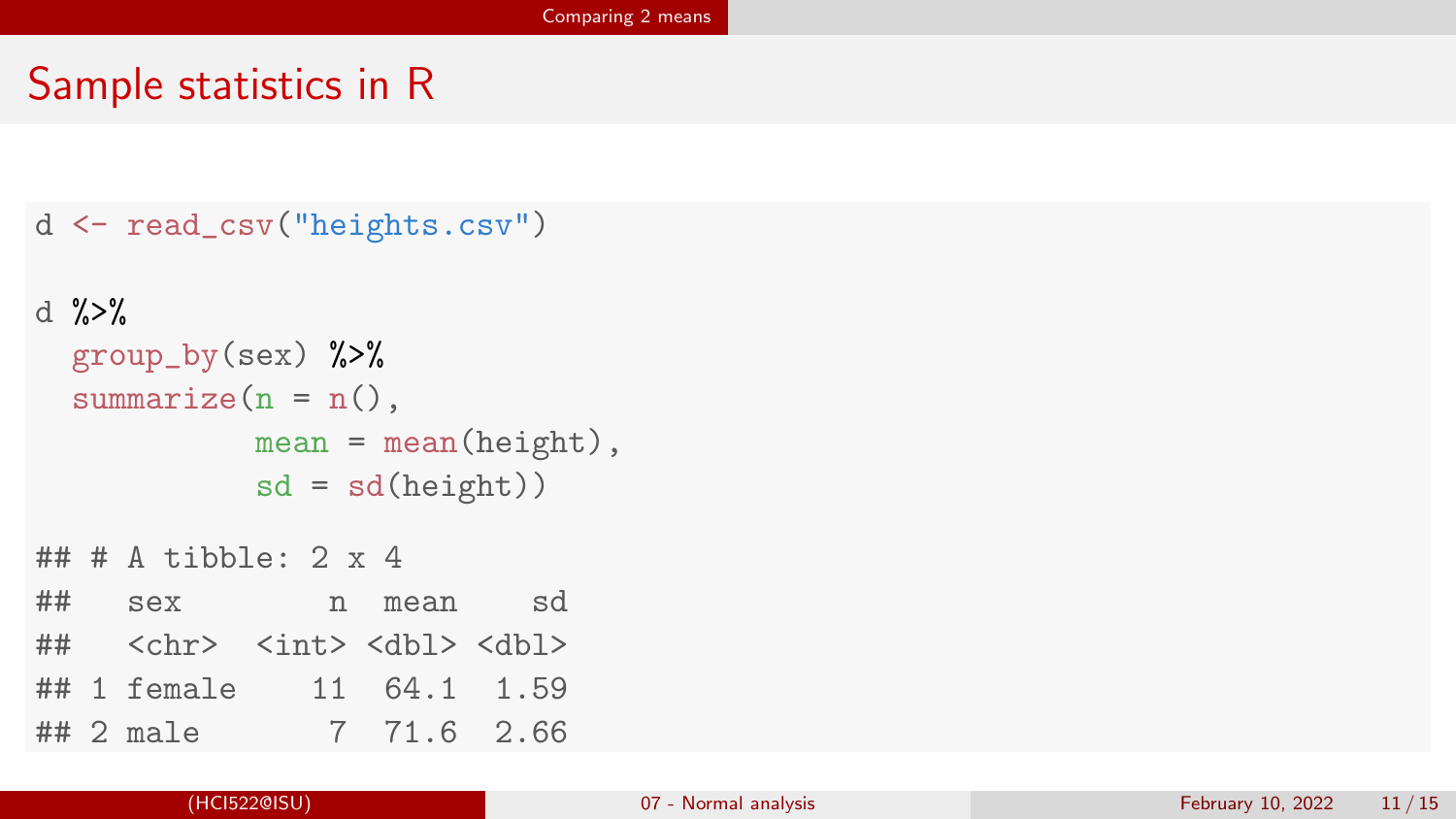## Posterior beliefs

### Posterior beliefs about mean height

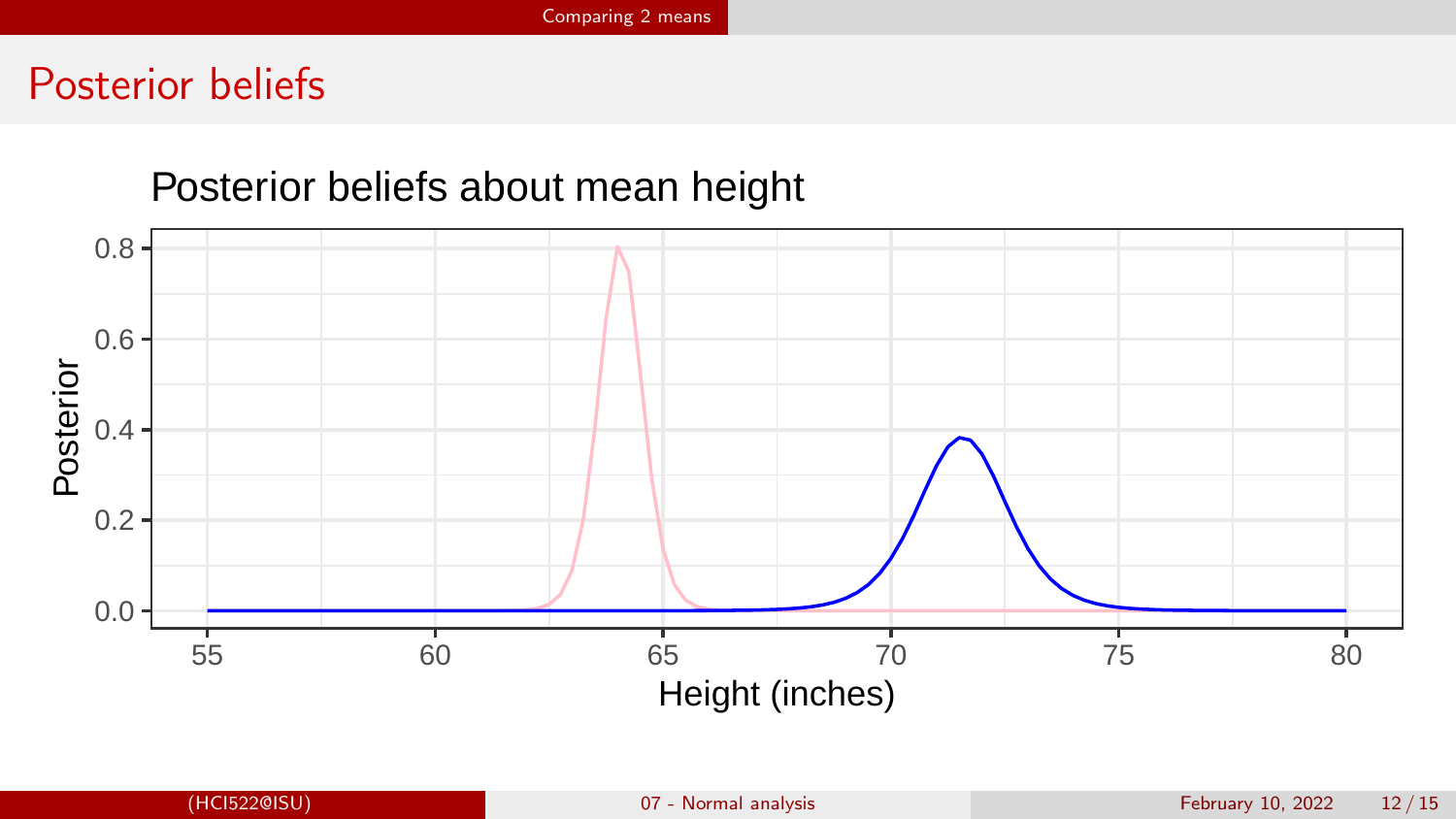### Posterior probabilities

What is the probability that males are, on average, taller than females?

```
P(\mu_{\text{male}} > \mu_{\text{female}} | y)
```
We use a Monte Carlo approach

```
rlst \leq function(n, df, location, scale) {
  location + scale * rt(n, df = df)}
n_reps <- 100000
mu_female \leq rlst(n_reps, df = 11-1, location = 64.1, scale = 1.59/sqrt(11))
mu_male \le rlst(n_reps, df = 7-1, location = 71.6, scale = 2.66/sqrt(7))
mean(mu_male > mu_female)
```
## [1] 0.99981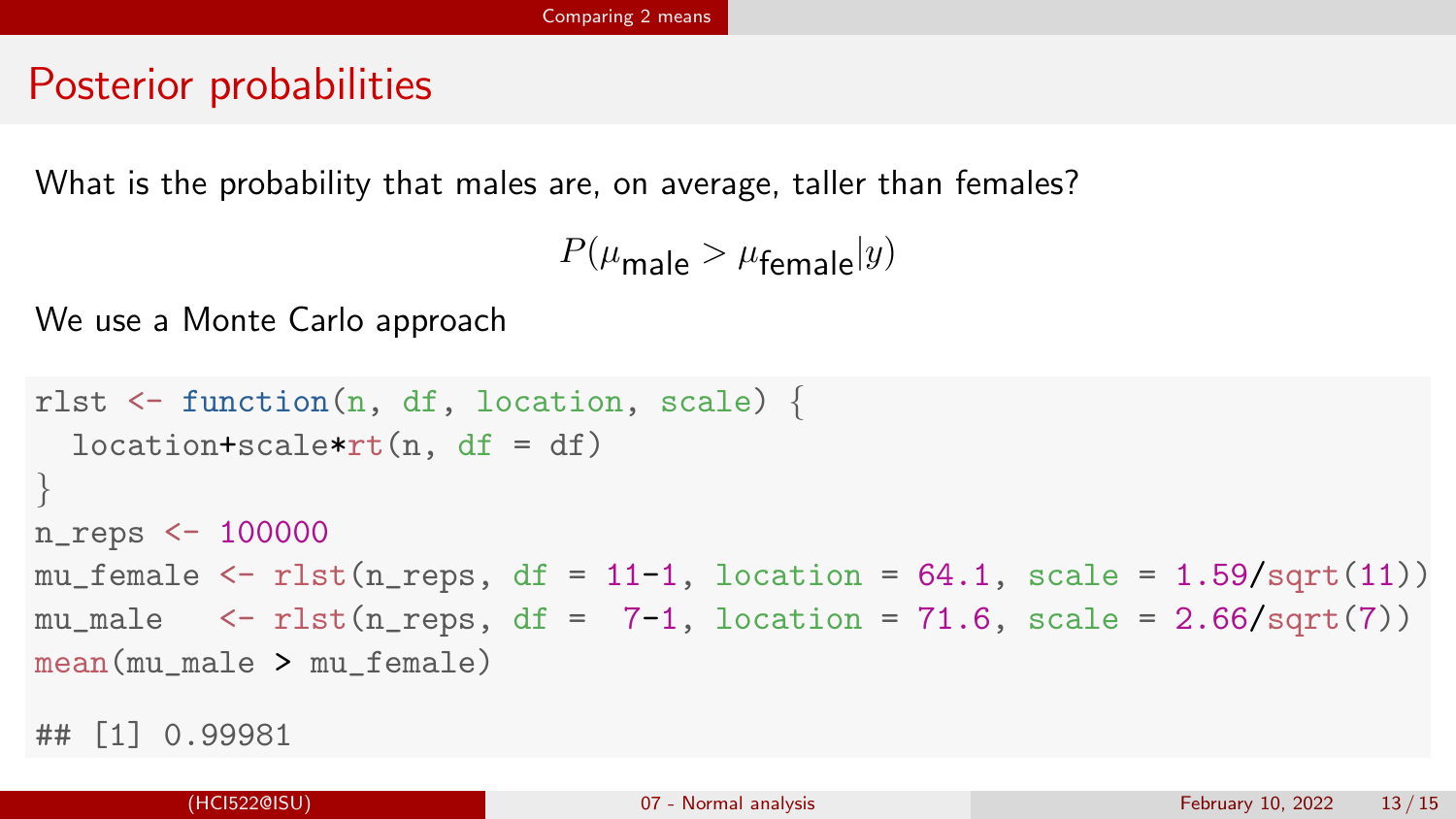## Credible interval for the difference

 $a \leq 1 - 0.95$ quantile(mu\_male - mu\_female, prob =  $c(a/2, 1-a/2)$ ) ## 2.5% 97.5% ## 4.822371 10.161489